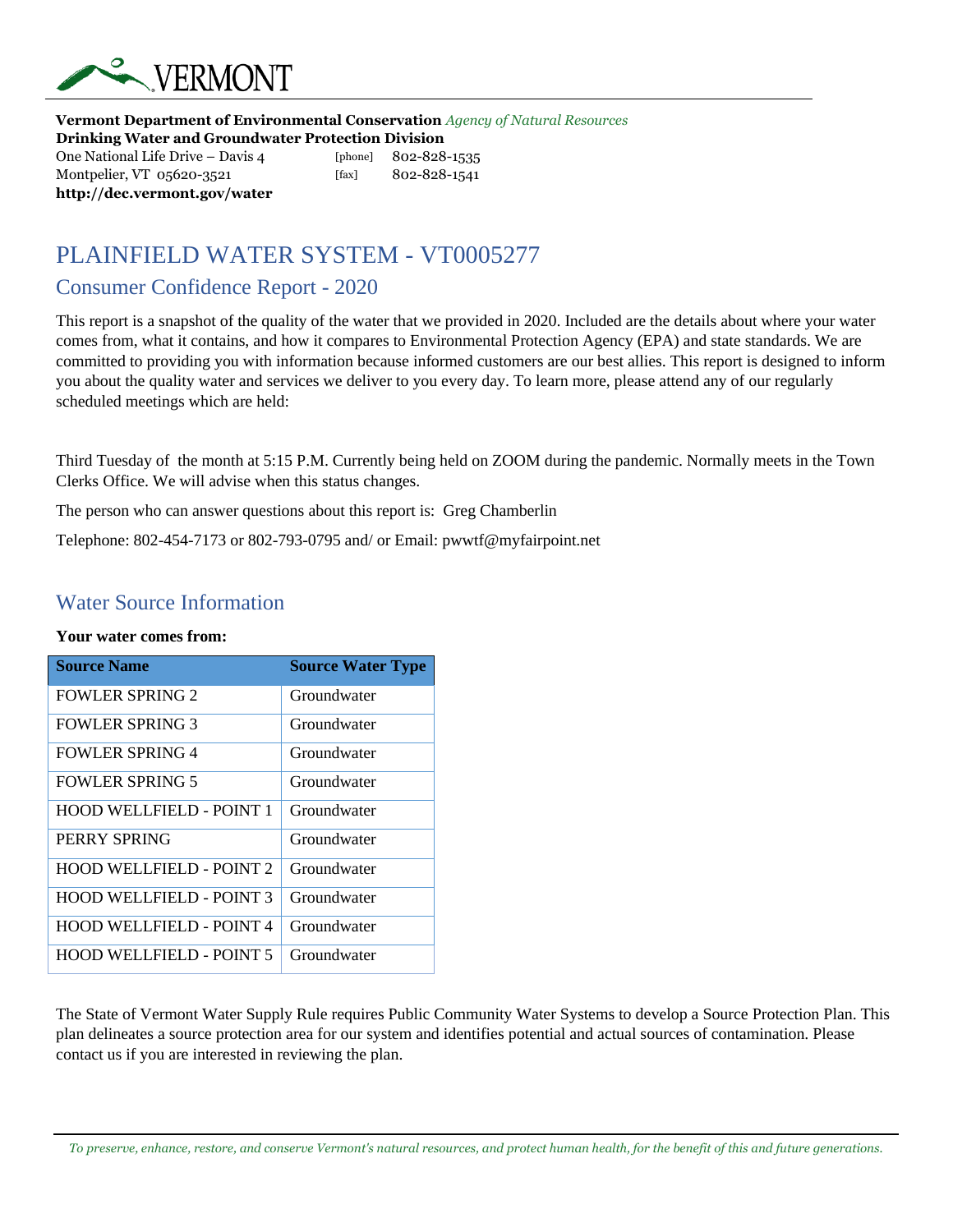## Drinking Water Contaminants

The sources of drinking water (both tap water and bottled water) include surface water (streams, lakes) and ground water (wells, springs). As water travels over the land's surface or through the ground, it dissolves naturally-occurring minerals. It also picks up substances resulting from the presence of animals and human activity. Some "contaminants" may be harmful. Others, such as iron and sulfur, are not harmful. Public water systems treat water to remove contaminants, if any are present.

In order to ensure that your water is safe to drink, we test it regularly according to regulations established by the U.S. Environmental Protection Agency and the State of Vermont. These regulations limit the amount of various contaminants:

**Microbial contaminants**, such as viruses and bacteria, which may come from sewage treatment plants, septic systems, agricultural livestock operations and wildlife

**Inorganic contaminants**, such as salts and metals, which can be naturally-occurring or result from urban storm water runoff, industrial or domestic wastewater discharges, oil and gas production, mining or farming.

**Pesticides and herbicides**, may come from a variety of sources such as storm water run-off, agriculture, and residential users. **Radioactive contaminants**, which can be naturally occurring or the result of mining activity

**Organic contaminants**, including synthetic and volatile organic chemicals, which are by-products of industrial processes and petroleum production, and also come from gas stations, urban storm water run-off, and septic systems.

## Water Quality Data

The table below lists all the drinking water contaminants that we detected during the past year. It also includes the date and results of any contaminants that we detected within the past five years if tested less than once a year. The presence of these contaminants in the water does not necessarily show that the water poses a health risk.

**Terms and abbreviations** - In this table you may find terms you might not be familiar with. To help you better understand these terms we have provided the following definitions:

**Action Level (AL):** The concentration of a contaminant which, if exceeded, triggers treatment or other requirements which a water system must follow.

Level 1 Assessment: A level 1 Assessment is a study of the water system to identify potential problems and determine (if possible) why total coliform bacteria have been found in our water system.

**Level 2 Assessment:** A Level 2 Assessment is a very detailed study of the water system to identify potential problems and determine (if possible) why an E. coli MCL violation has occurred and/or why total coliform bacteria have been found in our water system on multiple occasions.

**Locational Running Annual Average (LRAA):** The average of sample analytical results for samples taken at a particular monitoring location during four consecutive calendar quarters.

**Maximum Contamination Level (MCL):** The "Maximum Allowed" MCL is the highest level of a contaminant that is allowed in drinking water. MCL's are set as close to the MCLG's as feasible using the best available treatment technology.

**Maximum Contamination Level Goal (MCLG):** The "Goal" is the level of a contaminant in drinking water below which there is no known or expected risk to human health. MCLG's allow for a margin of safety.

**Maximum Residual Disinfectant Level (MRDL):** The highest level of a disinfectant allowed in drinking water. Addition a disinfectant may help control microbial contaminants.

**Maximum Residual Disinfectant Level Goal (MRDLG):** The level of a drinking water disinfectant below which there is no known or expected risk to health. MRDLGs do not reflect the benefits of disinfectants in controlling microbial contaminants. **Nephelometric Turbidity Unit (NTU):** NTU is a measure of the clarity of water. Turbidity in excess of 5 NTU is just noticeable to the average person.

**Parts per million (ppm) or Milligrams per liter (mg/l):** (one penny in ten thousand dollars)

**Parts per billion (ppb) or Micrograms per liter (ug/l):** (one penny in ten million dollars)

**Parts per trillion (ppt) or Nanograms per liter (ng/l):** (one penny in ten billion dollars)

**Picocuries per liter (pCi/L):** a measure of radioactivity in water

**Running Annual Average (RAA):** The average of 4 consecutive quarters (when on quarterly monitoring); values in table represent the highest RAA for the year.

**Treatment Technique (TT):** A required process intended to reduce the level of a contaminant in drinking water. **90th Percentile:** Ninety percent of the samples are below the action level. (Nine of ten sites sampled were at or below this level).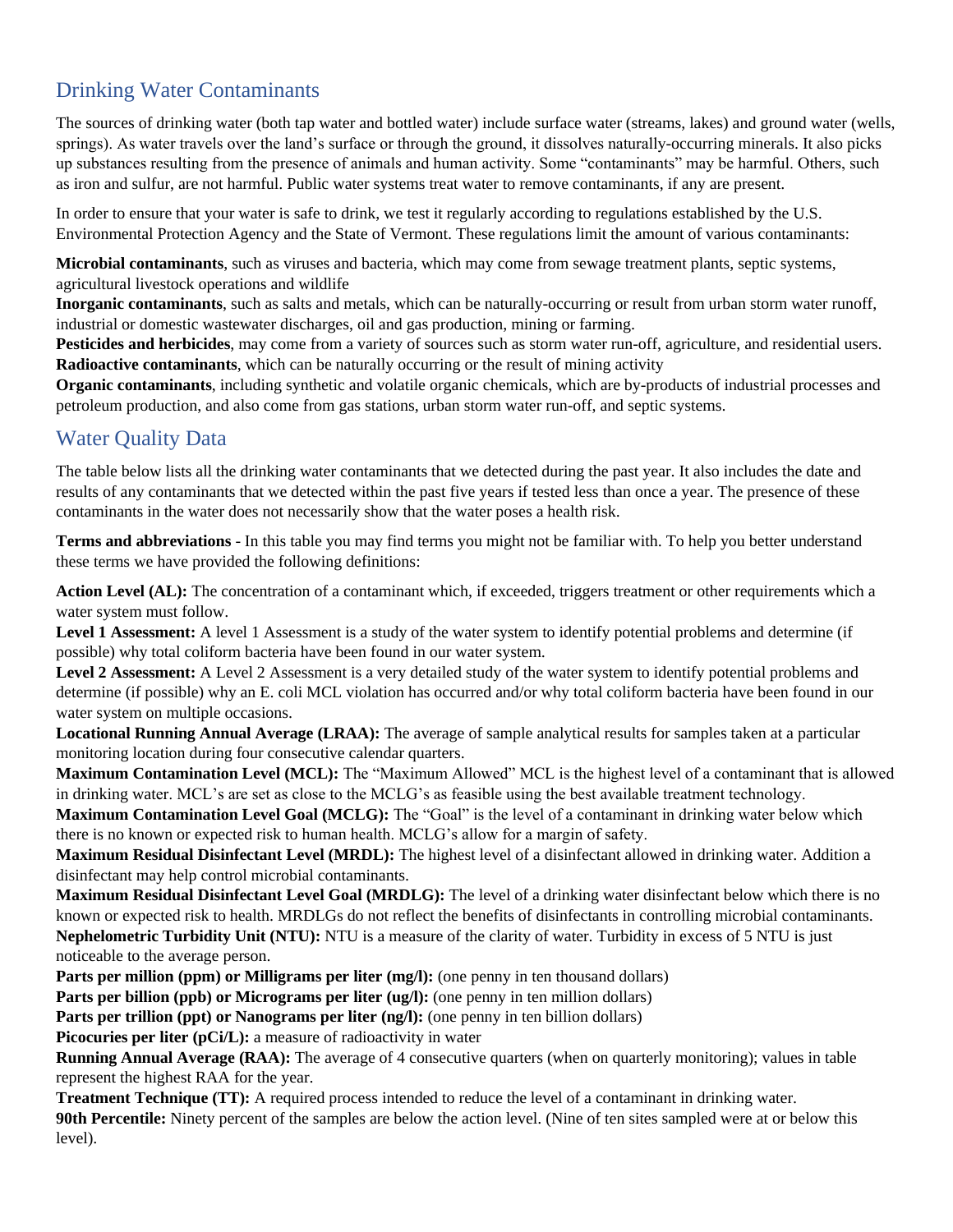**Per- and polyfluoroalkyl substances (PFAS):** a group of over 4,000 human-made chemicals (they do not occur naturally) that have been used in industry and consumer products worldwide and includes:

 **(PFNA): Perfluorononanoic Acid (PFOA): Perfluorooctanoic Acid (PFOS): Perfluorooctane Sulfonic Acid (PFHpA): Perfluoroheptanoic Acid (PFHxS): Perfluorohexane Sulfonic Acid (11Cl-PF3OUdS): 11-Chloroeicosafluoro-3-oxaundecane-1-sulfonic Acid (9Cl-PF3ONS): 9-Chlorohexadecafluoro-3-oxanonane-1-sulfonic Acid (DONA): 4,8-Dioxa-3H-perfluorononanoic Acid (HFPO-DA): Hexafluoropropylene Oxide Dimer Acid (NEtFOSAA): N-ethyl perfluorooctanesulfonamidoacetic Acid (NMeFOSAA): N-methyl perfluorooctanesulfonamidoacetic Acid (PFBS): Perfluorobutane Sulfonic Acid (PFDA): Perfluorodecanoic Acid (PFDoA): Perfluorododecanoic Acid (PFHxA): Perfluorohexanoic Acid (PFTA): Perfluorotetradecanoic Acid (PFTrDA): Perfluorotridecanoic Acid (PFUnA): Perfluoroundecanoic Acid**

#### **Notice of Alleged Violation (NOAV)**

Plainfield Water System failed to test for PFAS- VT 5Sum during the fourth Quarter of 2020. Due to the pandemic we failed to follow the monitoring schedule resulting in the citation. The samples have been collected and submitted for testing on April 7, 2021. The results of the tests were received April 19, 2021 and submitted to the Drinking Water and Groundwater Protection Division.

| Site:                              | <b>Hood Wells</b> |      |      |              | Plainfield Reservoir |
|------------------------------------|-------------------|------|------|--------------|----------------------|
| Parameter                          | Result Units      |      |      | Result Units |                      |
| <b>PFAS</b> Package                |                   |      |      |              |                      |
| Perfluorobutanesulfonic acid PFBS  | 2.00              | ng/L |      | 2.00         | ng/L                 |
| Perfluorohexanoic acid PFHxA       | 2.00              | ng/L |      | 2.00         | ng/L                 |
| HFPO-DA                            | $<$ 4.00          | ng/L |      | $<$ 4.00     | ng/L                 |
| Perfluoroheptanoic acid PFHpA      | 2.00              | ng/L |      | 2.00         | ng/L                 |
| Perfluorohexanesulfonic acid PFHxS | 2.00              | ng/L |      | 2.00         | ng/L                 |
| <b>ADONA</b>                       | 2.00              | ng/L |      | 2.00         | ng/L                 |
| Perfluorooctanoic acid PFOA        | 2.00              | ng/L |      | 2.00         | ng/L                 |
| Perfluorononanoic acid PFNA        | 2.00              | ng/L |      | 2.00         | ng/L                 |
| Perfluorooctanesulfonic acid PFOS  | 2.00              | ng/L |      | < 2.00       | ng/L                 |
| Perfluorodecanoic acid PFDA        | 2.00              | ng/L |      | 2.00         | ng/L                 |
| 9CI-PF3ONS                         | 2.00              | ng/L |      | 2.00         | ng/L                 |
| <b>NMeFOSAA</b>                    | 2.00              | ng/L |      | 2.00         | ng/L                 |
| Perfluoroundecanoic acid PFUnA     | 2.00              | ng/L |      | 2.00         | ng/L                 |
| <b>NEtFOSAA</b>                    | 2.00              | ng/L |      | 2.00         | ng/L                 |
| Perfluorododecanoic acidPFDoA<2.00 | ng/L              |      | 2.00 | ng/L         |                      |
| IICI-PF3OUdS                       | 2.00              | ng/L |      | 2.00         | ng/L                 |
| Perfluorotridecanoic acid PFTrDA   | 2.00              | ng/L |      | 2.00         | ng/L                 |
| Perfluorotetradecanoic acid PFTA   | 2.00              | ng/L |      | 2.00         | ng/L                 |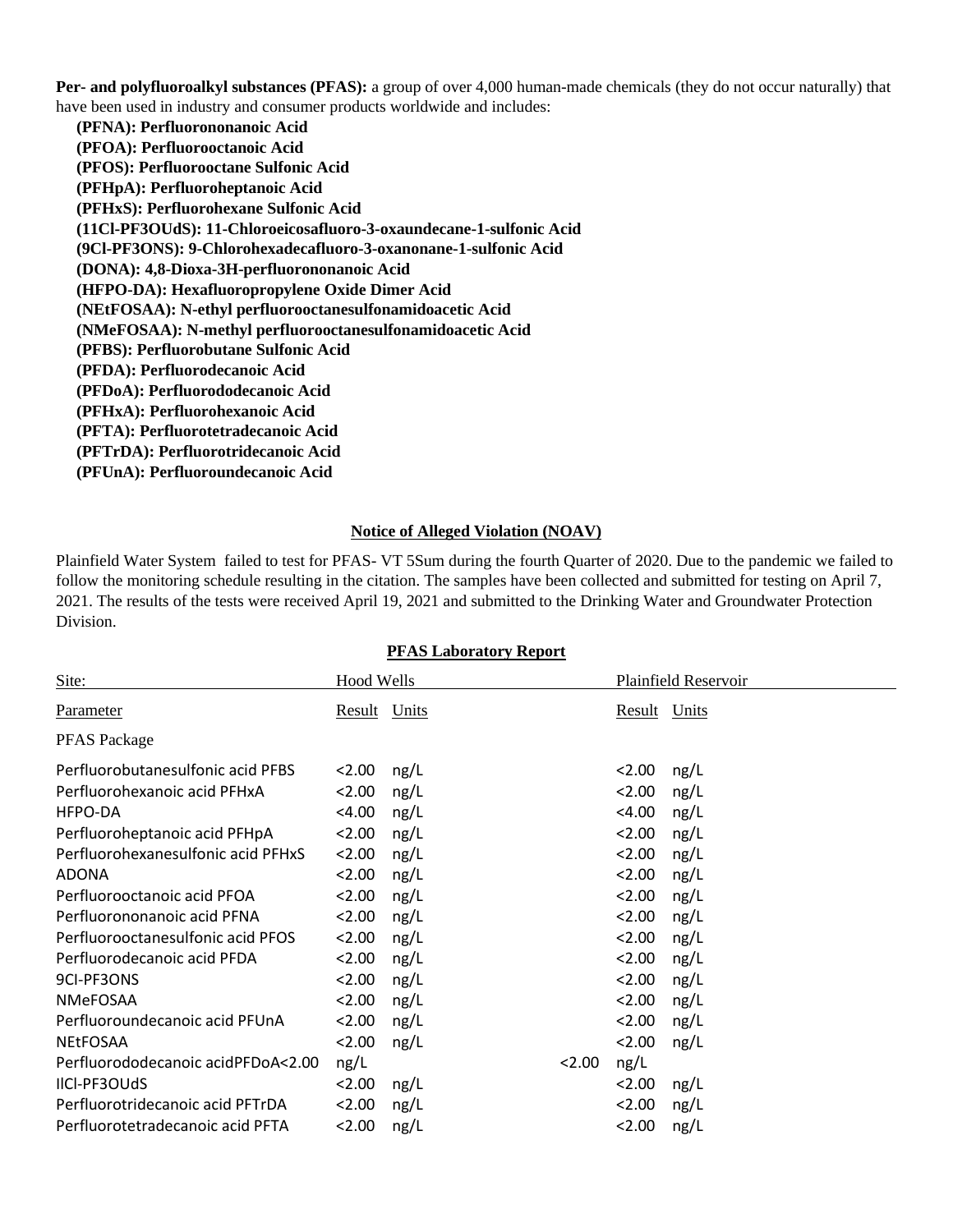Detected Contaminants PLAINFIELD WATER SYSTEM

| <b>Disinfection Residual   RAA   RANGE</b> |                                    |  | Unit   MRDL   MRDLG   Typical Source |
|--------------------------------------------|------------------------------------|--|--------------------------------------|
| Chlorine                                   | $0.175$   0.040 - 0.330   mg/l   4 |  | Water additive to control microbes   |

| <b>Chemical</b><br><b>Contaminants</b> | <b>Collection</b><br><b>Date</b> | <b>Highest</b><br>Value | Range            | Unit | <b>MCL</b> | <b>MCLG</b> | <b>Typical Source</b>                                                                                                                                                                                                 |
|----------------------------------------|----------------------------------|-------------------------|------------------|------|------------|-------------|-----------------------------------------------------------------------------------------------------------------------------------------------------------------------------------------------------------------------|
| Iron                                   | 05/15/2019                       | 0.059                   | $0 -$<br>0.059   | ppm  | <b>NA</b>  | <b>NA</b>   |                                                                                                                                                                                                                       |
| Manganese                              | 05/15/2019                       | 18                      | $0 - 18$         | ppb  | <b>NA</b>  | <b>NA</b>   | Erosion of natural deposits. Vermont<br>Department of Health has established a<br>Health Advisory of 300 ppb. Manganese<br>equal to or greater than 50 ppb can lead to<br>unacceptable taste or staining of fixtures. |
| <b>Nitrate</b>                         | 05/20/2020                       | 0.36                    | $0.36 -$<br>0.36 | ppm  | 10         | 10          | Runoff from fertilizer use; Leaching from<br>septic tanks, sewage; Erosion of natural<br>deposits                                                                                                                     |

| <b>Disinfection</b><br><b>ByProducts</b> | <b>Collection</b><br>Year | <b>Highest</b><br><b>LRAA</b> |         |     |     |          | <b>Range   Unit   MCL   MCLG   Typical Source</b> |
|------------------------------------------|---------------------------|-------------------------------|---------|-----|-----|----------|---------------------------------------------------|
| <b>Total Trihalomethanes</b>             | 2020                      |                               | $2 - 2$ | ppb | -80 | $\theta$ | By-product of drinking water<br>chlorination      |

| Lead and<br><b>Copper</b> | <b>Collection</b><br>Year | 90th<br><b>Percentile</b> | <b>Range</b>   | Unit | $AL^*$ | <b>Sites</b><br><b>Over</b><br>AL | <b>Typical Source</b>                                                                                        |
|---------------------------|---------------------------|---------------------------|----------------|------|--------|-----------------------------------|--------------------------------------------------------------------------------------------------------------|
| Lead                      | 2018                      | $\theta$                  | $0 - 1.1$      | ppb  | 15     | $\theta$                          | Corrosion of household plumbing systems;<br>Erosion of natural deposits                                      |
| Copper                    | 2018                      | 0.074                     | $0 -$<br>0.084 | ppm  | 1.3    | $\theta$                          | Corrosion of household plumbing systems;<br>Erosion of natural deposits; Leaching from<br>wood preservatives |

\*The lead and copper AL (Action Level) exceedance is based on the 90th percentile concentration, not the highest detected result.

## Health Information Regarding Drinking Water

Some people may be more vulnerable to contaminants in drinking water than the general population. Immuno-compromised persons such as persons with cancer undergoing chemotherapy, persons who have undergone organ transplants, people with HIV/AIDS or other immune system disorders, some elderly, and infants, can be particularly at risk from infections. These people should seek advice about drinking water from their health care providers. EPA/CDC guidelines on appropriate means to lessen the risk of infection by cryptosporidium and other microbiological contaminants are available from EPA's Safe Drinking Water Hotline (1-800-426-4791).

Drinking water, including bottled water, may reasonably be expected to contain at least small amounts of some contaminants. The presence of contaminants does not necessarily indicate that the water poses a health risk. More information about contaminants and potential health effects can be obtained by calling the Safe Drinking Water Hotline.

If present, elevated levels of lead can cause serious health problems, especially for pregnant women and young children. Lead in drinking water is primarily from materials and components associated with service lines and home plumbing. PLAINFIELD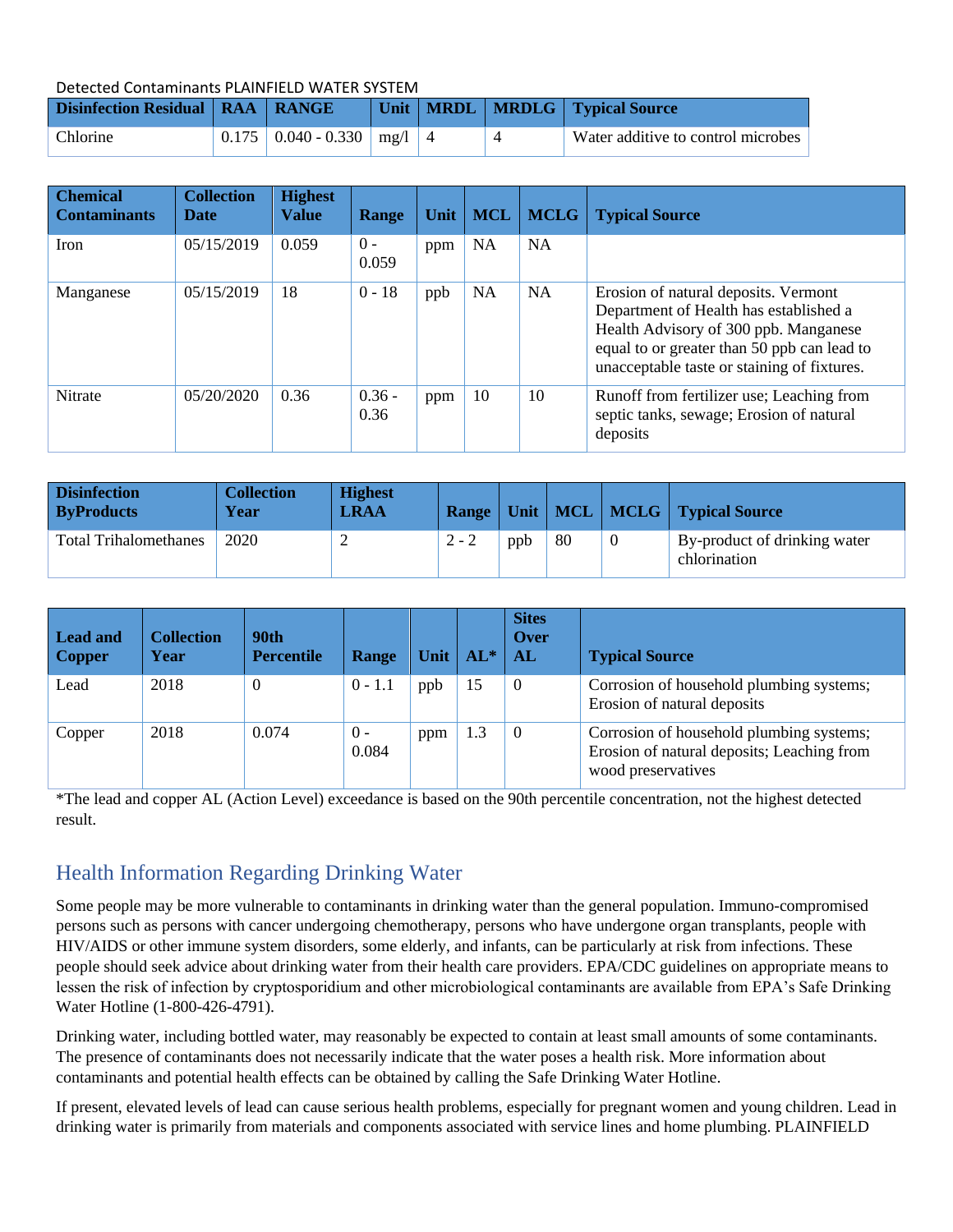WATER SYSTEM is responsible for providing high quality drinking water, but cannot control the variety of materials used in plumbing components. When your water has been sitting for several hours, you can minimize the potential for lead exposure by flushing your tap for 30 seconds to 2 minutes before using water for drinking or cooking. If you are concerned about lead in your drinking water, you may wish to have your water tested. Information on lead in drinking water, testing methods, and steps you can take to minimize exposure is available from the Safe Drinking Water Hotline or a[t http://www.epa.gov/safewater/lead.](http://www.epa.gov/safewater/lead)

### Distribution Information

*Please share this information with all the other people who drink this water, especially those who may not have received this notice directly (for example, people in apartments, nursing homes, schools, and businesses). You can do this by posting this notice in a public place and distributing copies by hand or mail.*